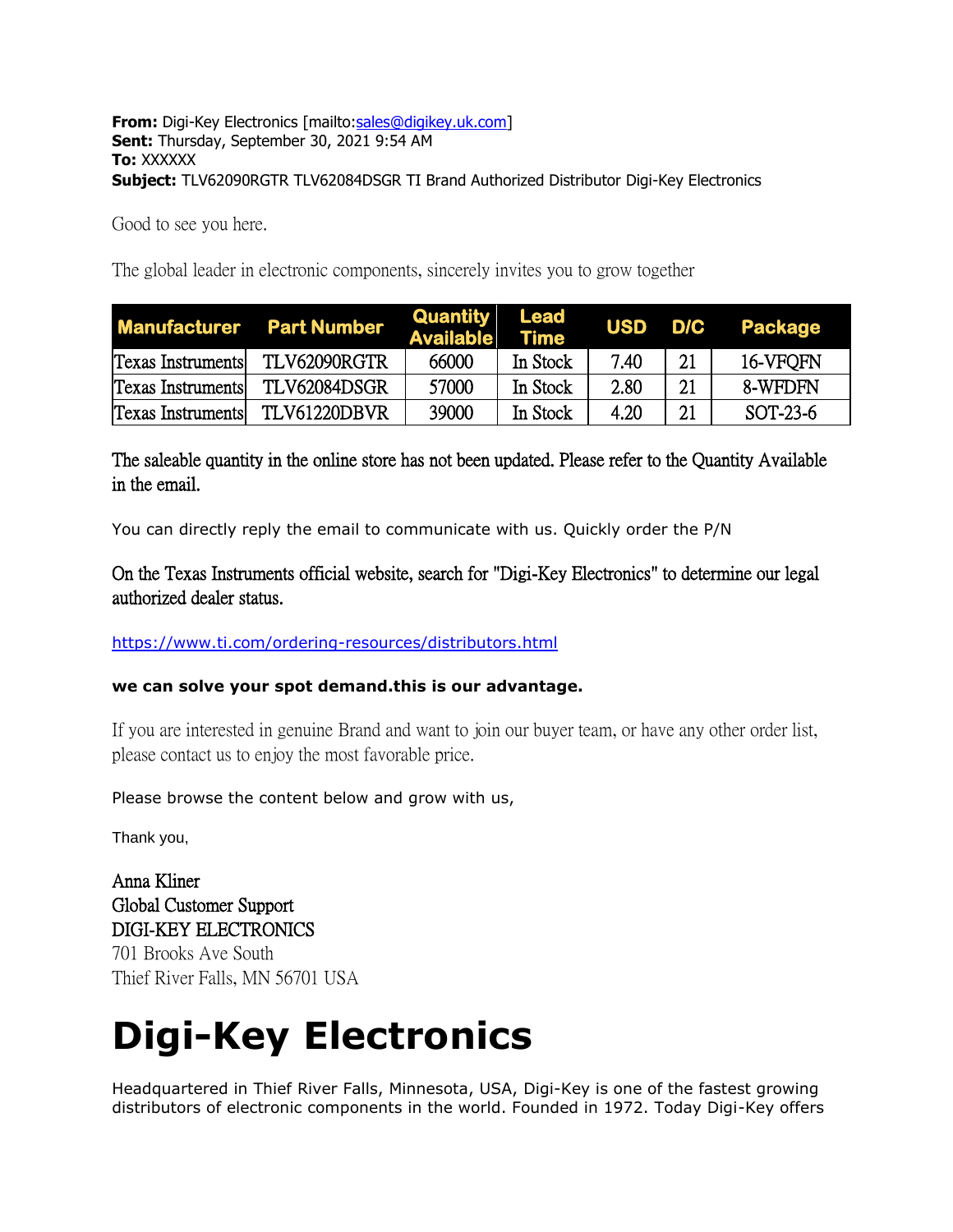the world's largest selection of electronic components in stock and available for immediate shipment. From prototype to production, we are here to fuel innovation all over the world. We are proud to be highly recognized as the leader for:

- **Availability of Products**
- **On time Delivery**
- **Overall Performance**
- **Engineer-Friendly Website**

<https://www.digikey.com/en/supplier-centers>

### **Digi-Key is an authorized distributor of electronics components for more than 1,500 industry-leading suppliers.**

This means Digi-Key customers can rest assured that the product they order is authentic and comes to Digi-Key directly from the manufacturer.

Having so many products in stock in our expandable distribution space of more than 700,000 square feet (65,032 square meters).

### **Allows us to ship 99% of all orders the same day they are placed. On average, Digi-Key ships nearly 18,000 orders per day.**

In 1997.First international website launched (Canada). Digi-Key now has 44 local websites, translated into 16 languages, with 26 currencies being accepted.

In 2018.Digi-Key breaks ground on 2.2 million square foot Product Distribution Center expansion. First package from new facility is projected to ship in mid-late 2021.

In an effort to educate customers and significantly decrease the amount of counterfeit product on the market, Digi-Key gained membership in ECIA (Electronic Components Industry Association) in North America, ECSN (Electronic Component Supply Network) in the United Kingdom, and CEDA (China Electronics Distributor Alliance) in China.









Quality is a crucial parameter which differentiates Digi-Key from our competitors. As a result, we are continuously challenged to improve all aspects of our business throughout our supply chain. In addition to working with our external suppliers and customers, our internal teams have adapted a culture of Continuous